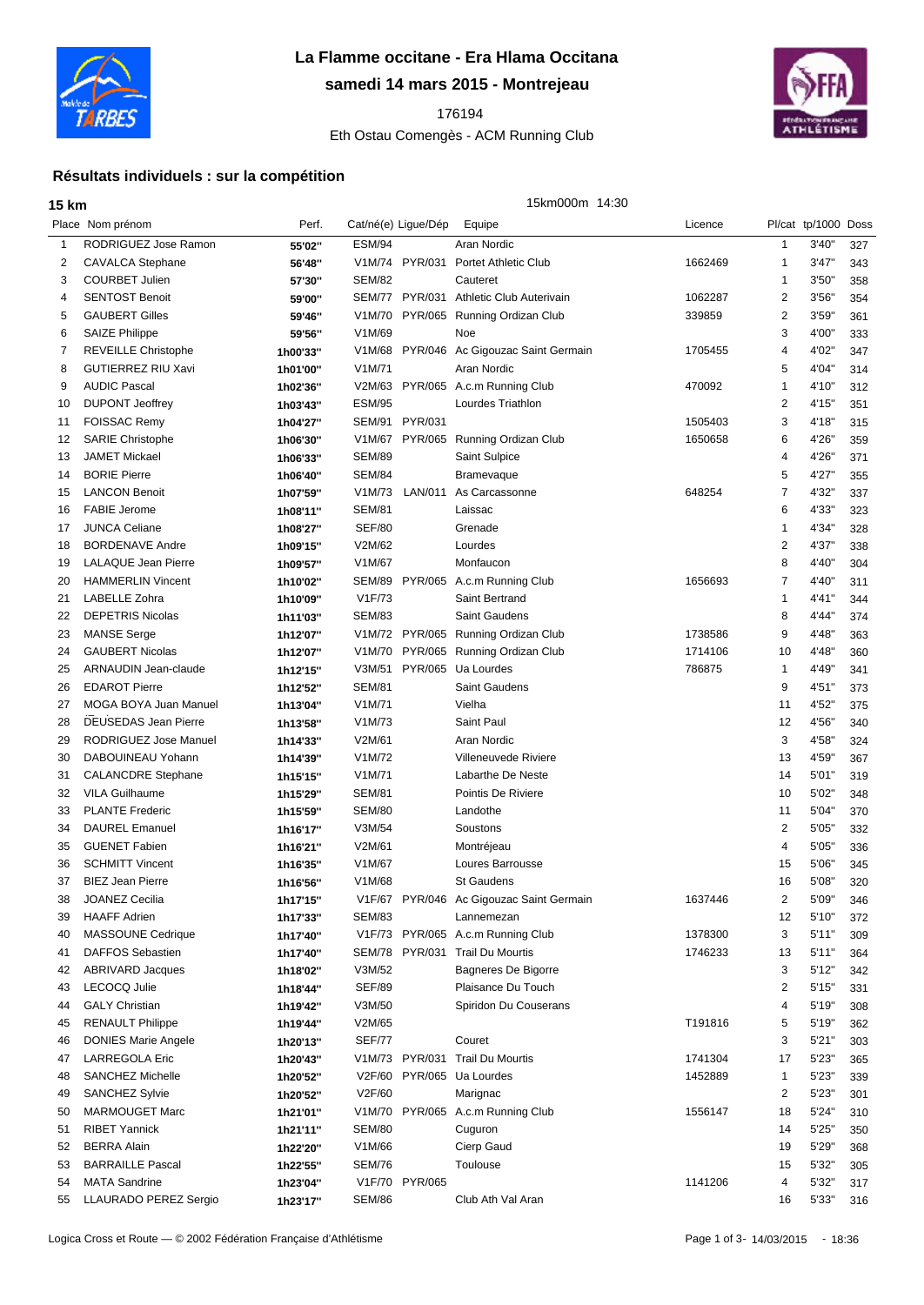| 56 | <b>RECURT Myriam</b>         | 1h23'27" | V1F/69        |                | Clarac                  |         | 5  | 5'34"  | 302 |
|----|------------------------------|----------|---------------|----------------|-------------------------|---------|----|--------|-----|
| 57 | <b>RICAUD Alain</b>          | 1h23'29" | V2M/57        |                | Villeneuve Lecussan     |         | 6  | 5'34"  | 352 |
| 58 | <b>OLLIER Stephanie</b>      | 1h24'56" |               | V1F/75 PYR/065 | A.c.m Running Club      | 1226171 | 6  | 5'40"  | 321 |
| 59 | <b>FRITSCHMANN Karine</b>    | 1h25'04" | <b>SEF/78</b> |                | Lavelanet               |         | 4  | 5'40"  | 330 |
| 60 | <b>RUSSIAS Pierre</b>        | 1h25'44" | V4M/44        |                | Batsere                 |         |    | 5'43"  | 353 |
| 61 | <b>VILLEMUR Denis</b>        | 1h26'30" |               | SEM/80 PYR/031 | <b>Trail Du Mourtis</b> | 1746231 | 17 | 5'46"  | 366 |
| 62 | <b>FERRERE Delphine</b>      | 1h32'11" | V1F/73        | PYR/031        | <b>Trail Du Mourtis</b> | 1746229 | 7  | 6'09"  | 356 |
| 63 | <b>FERRE Sandra</b>          | 1h32'11" | V1F/74        | PYR/031        | <b>Trail Du Mourtis</b> | 1744000 | 8  | 6'09"  | 357 |
| 64 | <b>DELANNAY Vincent</b>      | 1h32'11" | V2M/64        |                | Poinitis De Rivière     |         | 7  | 6'09"  | 335 |
| 65 | <b>VERDIER Corine</b>        | 1h32'58" | V1F/67        |                | Isle En Jourdain        |         | 9  | 6'12"  | 326 |
| 66 | SICRE Jean Luc               | 1h32'58" | V2M/59        |                | Cugnaux                 |         | 8  | 6'12"  | 325 |
| 67 | LORENZI Jean Jacques         | 1h33'39" | V3M/48        |                | Seilhan                 |         | 5  | 6'15'' | 369 |
| 68 | <b>COUTURIER Claude</b>      | 1h34'18" | V4M/41        |                | Montauban               |         | 2  | 6'17'' | 318 |
| 69 | <b>TISTOUNET Angelique</b>   | 1h34'58" | V1F/75        |                | Saint Ignan             |         | 10 | 6'20"  | 349 |
| 70 | <b>DANFLOUS Marie France</b> | 1h37'41" | V2F/63        |                | Miramont                |         | 3  | 6'31'' | 329 |
| 71 | <b>DELANNAY Jacques</b>      | 1h39'49" | V2M/57        |                | Peronn En Melantois     |         | 9  | 6'39"  | 334 |
| 72 | <b>ESPERON Gilles</b>        | 1h39'49" |               | V2M/62 PYR/065 |                         | 1153465 | 10 | 6'39"  | 313 |
|    |                              |          |               |                |                         |         |    |        |     |

**7 km** 7km000m 14:30

|                                   | Perf.                                                                                                                                                                                               |                  |                  | Equipe                                                                                                | Licence                                                                                                                                                                                                                                                                                                                                                                                                                                                                                                                                                                                                                                                                                                                                                                                                                               |                             |        |                                                                   |
|-----------------------------------|-----------------------------------------------------------------------------------------------------------------------------------------------------------------------------------------------------|------------------|------------------|-------------------------------------------------------------------------------------------------------|---------------------------------------------------------------------------------------------------------------------------------------------------------------------------------------------------------------------------------------------------------------------------------------------------------------------------------------------------------------------------------------------------------------------------------------------------------------------------------------------------------------------------------------------------------------------------------------------------------------------------------------------------------------------------------------------------------------------------------------------------------------------------------------------------------------------------------------|-----------------------------|--------|-------------------------------------------------------------------|
| RIVES Jean-jacques                | 25'25"                                                                                                                                                                                              |                  |                  |                                                                                                       | 436884                                                                                                                                                                                                                                                                                                                                                                                                                                                                                                                                                                                                                                                                                                                                                                                                                                | $\mathbf{1}$                | 3'38"  | 140                                                               |
| <b>VINCENT Christophe</b>         | 27'03"                                                                                                                                                                                              | V1M/72           |                  | Ancizan                                                                                               |                                                                                                                                                                                                                                                                                                                                                                                                                                                                                                                                                                                                                                                                                                                                                                                                                                       | -1                          | 3'52'' | 150                                                               |
| <b>WATERLOT Mathieu</b>           | 27'25"                                                                                                                                                                                              |                  |                  |                                                                                                       | 1017277                                                                                                                                                                                                                                                                                                                                                                                                                                                                                                                                                                                                                                                                                                                                                                                                                               | $\overline{\mathbf{c}}$     | 3'55'  | 191                                                               |
| <b>AGGERY Bruno</b>               | 27'25"                                                                                                                                                                                              | <b>ESM/94</b>    |                  |                                                                                                       |                                                                                                                                                                                                                                                                                                                                                                                                                                                                                                                                                                                                                                                                                                                                                                                                                                       | $\overline{1}$              | 3'55'  | 124                                                               |
| <b>BONZOMS</b> Jean-paul          | 27'44"                                                                                                                                                                                              |                  |                  |                                                                                                       | 1536632                                                                                                                                                                                                                                                                                                                                                                                                                                                                                                                                                                                                                                                                                                                                                                                                                               | 2                           | 3'58"  | 168                                                               |
| <b>COVILLERS Julien</b>           | 27'44"                                                                                                                                                                                              |                  |                  |                                                                                                       | 738357                                                                                                                                                                                                                                                                                                                                                                                                                                                                                                                                                                                                                                                                                                                                                                                                                                | 3                           | 3'58'  | 146                                                               |
| <b>PENZA Gerald</b>               | 28'03"                                                                                                                                                                                              |                  |                  |                                                                                                       | 349545                                                                                                                                                                                                                                                                                                                                                                                                                                                                                                                                                                                                                                                                                                                                                                                                                                | 3                           | 4'00"  | 138                                                               |
| <b>TROC Eric</b>                  | 28'10"                                                                                                                                                                                              | V2M/63           |                  | Juillan                                                                                               |                                                                                                                                                                                                                                                                                                                                                                                                                                                                                                                                                                                                                                                                                                                                                                                                                                       | 1                           | 4'01"  | 182                                                               |
| <b>LEBRUN Gregory</b>             | 28'13"                                                                                                                                                                                              | <b>SEM/84</b>    |                  | Boussan                                                                                               |                                                                                                                                                                                                                                                                                                                                                                                                                                                                                                                                                                                                                                                                                                                                                                                                                                       | 4                           | 4'02"  | 189                                                               |
| <b>VERSAILLE Gregory</b>          | 28'16"                                                                                                                                                                                              | V1M/72           |                  | Villeneuve Tolosane                                                                                   |                                                                                                                                                                                                                                                                                                                                                                                                                                                                                                                                                                                                                                                                                                                                                                                                                                       | 4                           | 4'02"  | 170                                                               |
| <b>MARROT Romain</b>              | 29'14"                                                                                                                                                                                              |                  |                  |                                                                                                       | 1556124                                                                                                                                                                                                                                                                                                                                                                                                                                                                                                                                                                                                                                                                                                                                                                                                                               | $\overline{1}$              | 4'11"  | 134                                                               |
| <b>GALOUYE Gilles</b>             | 29'20"                                                                                                                                                                                              |                  |                  |                                                                                                       | 1162984                                                                                                                                                                                                                                                                                                                                                                                                                                                                                                                                                                                                                                                                                                                                                                                                                               | 5                           | 4'11"  | 181                                                               |
| <b>LABELLE Gerard</b>             | 30'00"                                                                                                                                                                                              | <b>SEM/79</b>    |                  | Saint Bertrand                                                                                        |                                                                                                                                                                                                                                                                                                                                                                                                                                                                                                                                                                                                                                                                                                                                                                                                                                       | 5                           | 4'17"  | 172                                                               |
| <b>TURPIN Stephane</b>            | 30'14"                                                                                                                                                                                              |                  |                  |                                                                                                       | 1556145                                                                                                                                                                                                                                                                                                                                                                                                                                                                                                                                                                                                                                                                                                                                                                                                                               | 6                           | 4'19"  | 142                                                               |
| <b>GARCIA RINCON Miguel Angel</b> | 30'37"                                                                                                                                                                                              | V1M/70           |                  | Aran                                                                                                  |                                                                                                                                                                                                                                                                                                                                                                                                                                                                                                                                                                                                                                                                                                                                                                                                                                       | 7                           | 4'22"  | 198                                                               |
|                                   | 30'40"                                                                                                                                                                                              |                  |                  |                                                                                                       | 675676                                                                                                                                                                                                                                                                                                                                                                                                                                                                                                                                                                                                                                                                                                                                                                                                                                | 8                           | 4'23"  | 187                                                               |
| <b>SENECHAL Anne</b>              | 30'45"                                                                                                                                                                                              |                  |                  |                                                                                                       | 1081557                                                                                                                                                                                                                                                                                                                                                                                                                                                                                                                                                                                                                                                                                                                                                                                                                               | -1                          | 4'24"  | 141                                                               |
| BOYES John (Gbr)                  | 30'57"                                                                                                                                                                                              |                  |                  |                                                                                                       | 1007090                                                                                                                                                                                                                                                                                                                                                                                                                                                                                                                                                                                                                                                                                                                                                                                                                               | $\overline{\mathbf{c}}$     | 4'25"  | 126                                                               |
|                                   | 31'04"                                                                                                                                                                                              | V2M/61           |                  | Saint Laurent De Neste                                                                                |                                                                                                                                                                                                                                                                                                                                                                                                                                                                                                                                                                                                                                                                                                                                                                                                                                       | 3                           | 4'26"  | 169                                                               |
| <b>LEIGNEL Vincent</b>            | 31'06"                                                                                                                                                                                              | V1M/71           |                  | Aurignac                                                                                              |                                                                                                                                                                                                                                                                                                                                                                                                                                                                                                                                                                                                                                                                                                                                                                                                                                       | 9                           | 4'27"  | 188                                                               |
| <b>IDE David</b>                  | 31'31"                                                                                                                                                                                              | V3M/49           |                  | Mielan                                                                                                |                                                                                                                                                                                                                                                                                                                                                                                                                                                                                                                                                                                                                                                                                                                                                                                                                                       | $\overline{1}$              | 4'30"  | 149                                                               |
| <b>PUDDU Augustin</b>             | 31'44"                                                                                                                                                                                              | V1M/70           |                  | <b>Bordeaux</b>                                                                                       |                                                                                                                                                                                                                                                                                                                                                                                                                                                                                                                                                                                                                                                                                                                                                                                                                                       | 10                          | 4'32"  | 178                                                               |
| <b>EVENAT Isabelle</b>            | 31'55"                                                                                                                                                                                              |                  |                  |                                                                                                       | 740252                                                                                                                                                                                                                                                                                                                                                                                                                                                                                                                                                                                                                                                                                                                                                                                                                                | $\overline{1}$              | 4'34"  | 163                                                               |
| <b>ANDRE Sebastien</b>            | 32'05"                                                                                                                                                                                              |                  |                  |                                                                                                       | 1656655                                                                                                                                                                                                                                                                                                                                                                                                                                                                                                                                                                                                                                                                                                                                                                                                                               | 11                          | 4'35"  | 123                                                               |
| <b>GRANADOS ROMERO Miquel</b>     | 32'16"                                                                                                                                                                                              | <b>SEM/77</b>    |                  | Viela                                                                                                 |                                                                                                                                                                                                                                                                                                                                                                                                                                                                                                                                                                                                                                                                                                                                                                                                                                       | 6                           | 4'37'  | 197                                                               |
|                                   | 32'28"                                                                                                                                                                                              |                  |                  |                                                                                                       | 1131653                                                                                                                                                                                                                                                                                                                                                                                                                                                                                                                                                                                                                                                                                                                                                                                                                               | 4                           | 4'38"  | 176                                                               |
| <b>CASTEX Pauline</b>             | 32'33"                                                                                                                                                                                              | CAF/98           |                  | Montauban De Luchon                                                                                   |                                                                                                                                                                                                                                                                                                                                                                                                                                                                                                                                                                                                                                                                                                                                                                                                                                       | -1                          | 4'39"  | 144                                                               |
| <b>BOUE Francis</b>               | 32'42"                                                                                                                                                                                              | V2M/59           |                  | Taco                                                                                                  |                                                                                                                                                                                                                                                                                                                                                                                                                                                                                                                                                                                                                                                                                                                                                                                                                                       | 5                           | 4'40"  | 175                                                               |
|                                   | 33'00"                                                                                                                                                                                              |                  |                  |                                                                                                       | 1217089                                                                                                                                                                                                                                                                                                                                                                                                                                                                                                                                                                                                                                                                                                                                                                                                                               | $\overline{1}$              | 4'43"  | 129                                                               |
| <b>FRUTOS Victor</b>              | 33'22"                                                                                                                                                                                              |                  |                  |                                                                                                       | 508721                                                                                                                                                                                                                                                                                                                                                                                                                                                                                                                                                                                                                                                                                                                                                                                                                                | 2                           | 4'46"  | 156                                                               |
| <b>VINCENT Coline</b>             | 33'26"                                                                                                                                                                                              |                  |                  |                                                                                                       | 1596081                                                                                                                                                                                                                                                                                                                                                                                                                                                                                                                                                                                                                                                                                                                                                                                                                               | $\overline{2}$              | 4'47"  | 148                                                               |
| <b>MARMOUGET Geraldine</b>        | 33'33"                                                                                                                                                                                              | V1F/70           |                  |                                                                                                       | 1556146                                                                                                                                                                                                                                                                                                                                                                                                                                                                                                                                                                                                                                                                                                                                                                                                                               | 2                           | 4'48"  | 133                                                               |
| <b>MONSERRAT Laurent</b>          | 33'49"                                                                                                                                                                                              |                  |                  | Jeunesse Amicale Borderaise                                                                           | 1582046                                                                                                                                                                                                                                                                                                                                                                                                                                                                                                                                                                                                                                                                                                                                                                                                                               | 12                          | 4'50"  | 177                                                               |
| <b>MEYNIER Cindy</b>              | 33'49"                                                                                                                                                                                              | <b>SEF/83</b>    |                  | <b>Tarbes</b>                                                                                         |                                                                                                                                                                                                                                                                                                                                                                                                                                                                                                                                                                                                                                                                                                                                                                                                                                       | 2                           | 4'50"  | 173                                                               |
| <b>BALMOISSIERE Frederic</b>      | 33'59"                                                                                                                                                                                              | V1M/75           |                  | Montrejeau                                                                                            |                                                                                                                                                                                                                                                                                                                                                                                                                                                                                                                                                                                                                                                                                                                                                                                                                                       | 13                          | 4'51"  | 164                                                               |
| <b>GAYRAL Anne</b>                | 34'09"                                                                                                                                                                                              |                  |                  |                                                                                                       | 1663390                                                                                                                                                                                                                                                                                                                                                                                                                                                                                                                                                                                                                                                                                                                                                                                                                               | 3                           | 4'53"  | 132                                                               |
| <b>TISSINIER Philippe</b>         | 34'10"                                                                                                                                                                                              | V1M/72           |                  | Luchon Aneto Trail                                                                                    |                                                                                                                                                                                                                                                                                                                                                                                                                                                                                                                                                                                                                                                                                                                                                                                                                                       | 14                          | 4'53"  | 171                                                               |
| <b>CASSAIGNEAU Cedic</b>          | 34'21"                                                                                                                                                                                              | V1M/72           |                  | Estancarbon                                                                                           |                                                                                                                                                                                                                                                                                                                                                                                                                                                                                                                                                                                                                                                                                                                                                                                                                                       | 15                          | 4'54"  | 186                                                               |
|                                   |                                                                                                                                                                                                     |                  |                  |                                                                                                       |                                                                                                                                                                                                                                                                                                                                                                                                                                                                                                                                                                                                                                                                                                                                                                                                                                       | 4                           |        | 125                                                               |
| <b>NOCAUDIE Valerie</b>           | 34'51"                                                                                                                                                                                              |                  |                  |                                                                                                       | 1294488                                                                                                                                                                                                                                                                                                                                                                                                                                                                                                                                                                                                                                                                                                                                                                                                                               | 3                           | 4'59"  | 135                                                               |
| <b>RICAUD Regine</b>              | 35'01"                                                                                                                                                                                              |                  |                  |                                                                                                       |                                                                                                                                                                                                                                                                                                                                                                                                                                                                                                                                                                                                                                                                                                                                                                                                                                       | 2                           |        | 139                                                               |
| <b>MARTIN Sebastien</b>           | 35'14"                                                                                                                                                                                              | <b>SEM/77</b>    |                  | St Jean                                                                                               |                                                                                                                                                                                                                                                                                                                                                                                                                                                                                                                                                                                                                                                                                                                                                                                                                                       | 7                           | 5'02"  | 152                                                               |
| <b>CHAHRABANE Souad</b>           | 35'45"                                                                                                                                                                                              |                  |                  |                                                                                                       | 1366260                                                                                                                                                                                                                                                                                                                                                                                                                                                                                                                                                                                                                                                                                                                                                                                                                               | 3                           | 5'06"  | 128                                                               |
|                                   | 36'06"                                                                                                                                                                                              |                  |                  |                                                                                                       |                                                                                                                                                                                                                                                                                                                                                                                                                                                                                                                                                                                                                                                                                                                                                                                                                                       | 16                          |        | 130                                                               |
|                                   | 36'31"                                                                                                                                                                                              |                  |                  |                                                                                                       |                                                                                                                                                                                                                                                                                                                                                                                                                                                                                                                                                                                                                                                                                                                                                                                                                                       | 6                           |        | 162                                                               |
|                                   |                                                                                                                                                                                                     |                  |                  |                                                                                                       |                                                                                                                                                                                                                                                                                                                                                                                                                                                                                                                                                                                                                                                                                                                                                                                                                                       |                             |        | 179                                                               |
|                                   | Place Nom prénom<br><b>VELPRY Christophe</b><br><b>MOURE Serge</b><br>ADOUE Denis<br><b>CHANFREAU Marie-laure</b><br><b>BARRERE Nicole</b><br>CORTEZ Jose (Ven)<br><b>BANCK Alain</b><br>PLAA Alain | 34'42"<br>36'40" | V2M/59<br>V3M/54 | Cat/né(e) Ligue/Dép<br>SEM/80 PYR/031<br>SEF/82 LAN/011<br>V2M/65 PYR/031<br>V3M/51<br>V1M/71 PYR/065 | SEM/76 PYR/065 A.c.m Running Club<br>SEM/78 PYR/012 So Millau<br>V1M/67 PYR/065 Ua Lourdes<br>V1M/67 PYR/065 A.c.m Running Club<br>JUM/96 PYR/065 A.c.m Running Club<br>V1M/72 PYR/065 Ua Lourdes<br>V1M/68 PYR/065 A.c.m Running Club<br>V1M/72 PYR/065 Ua Tarbes-stado*<br>V1F/72 PYR/065 A.c.m Running Club<br>V2M/58 PYR/065 A.c.m Running Club<br>As Carcassonne<br>V1M/73 PYR/065 A.c.m Running Club<br>Athle 632 Saint Lys Olympi<br>V2F/62 PYR/065 A.c.m Running Club<br>PYR/031 Stade Saint-gaudens<br>CAF/99 PYR/065 A.c.m Running Club<br>PYR/065 A.c.m Running Club<br>V1F/70 PYR/065 A.c.m Running Club<br>V1F/71 PYR/065 A.c.m Running Club<br>SEF/77 PYR/065 A.c.m Running Club<br>V2F/60 PYR/065 A.c.m Running Club<br>V2F/65 PYR/065 A.c.m Running Club<br>V1M/68 PYR/065 A.c.m Running Club<br>Mondavezan<br>Ausson | 189315<br>676810<br>1656686 | 3      | Pl/cat tp/1000 Doss<br>4'57"<br>5'00"<br>5'09"<br>5'13''<br>5'14" |